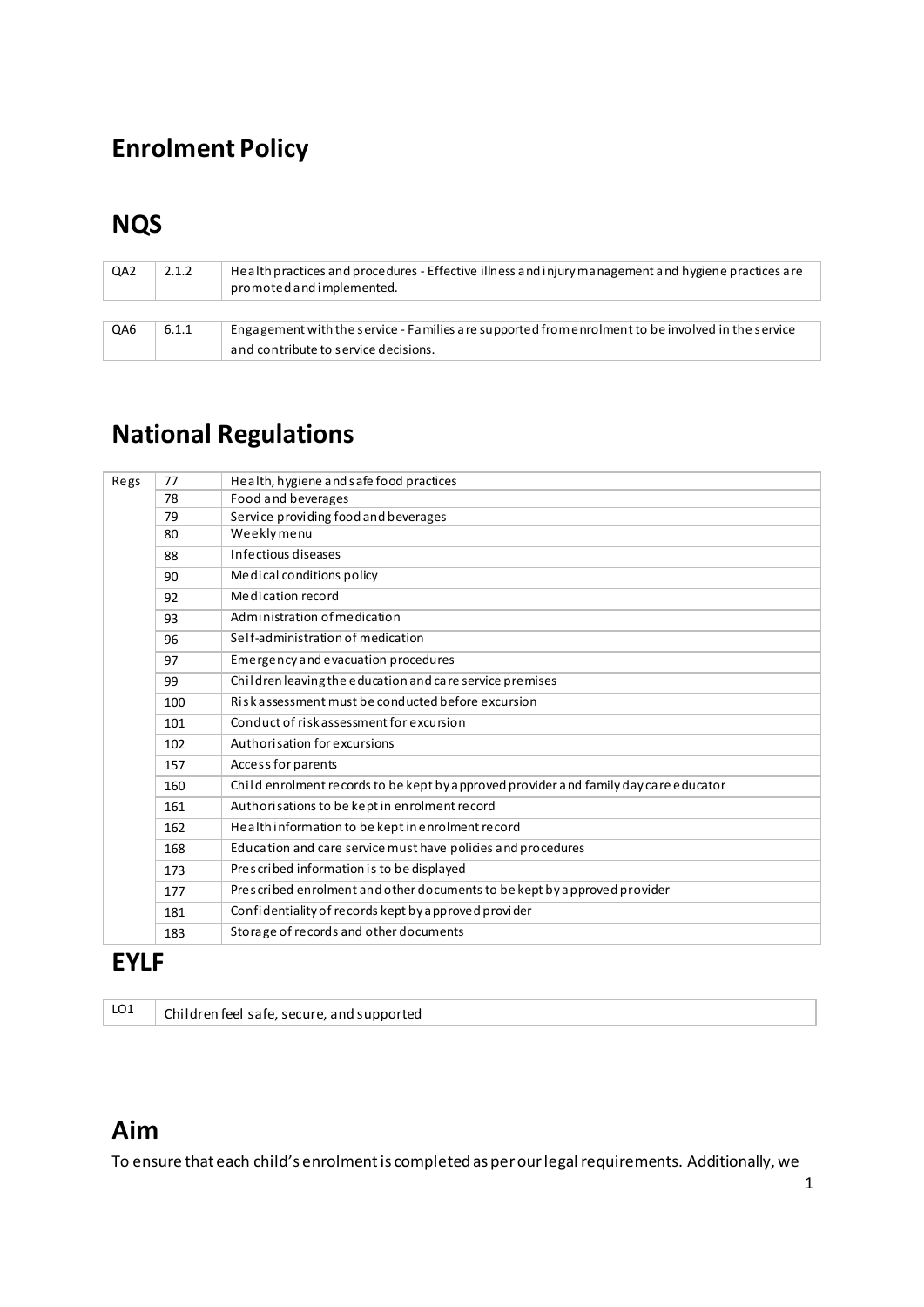aim to ensure that each child and family receives an enrolment and orientation process that meets their needs, allowing the family and child to feel safe and secure in the level of care that we provide.

## **Related Policies**

Additional Needs Policy Administration of Authorised Medication Policy Child Protection Policy Excursion Policy Food, Nutrition and Beverage Policy Health, Hygiene and Safe Food Policy HIV AIDS Policy Immunisation and Disease Prevention Policy Infectious Diseases Policy Medical Conditions Policy Orientation for Children Policy Privacy and Confidentiality Policy Record Keeping and Retention Policy Relationships with Children Policy Sleep, Rest, Relaxation and Clothing Policy Unenrolled Children Policy

## **Who is affected by this policy?**

Children Families Educators

## **Implementation**

Our service accepts enrolments of children aged between 0-12 years.

#### **Enrolments will be accepted providing**:

- The maximum daily attendance does not exceed the approved number of places of the service.
- Child-educator ratios are maintained across the service
- A vacancy is available. (Please see Priority of Access Guidelines below.)

**Priority of Access Guidelines:**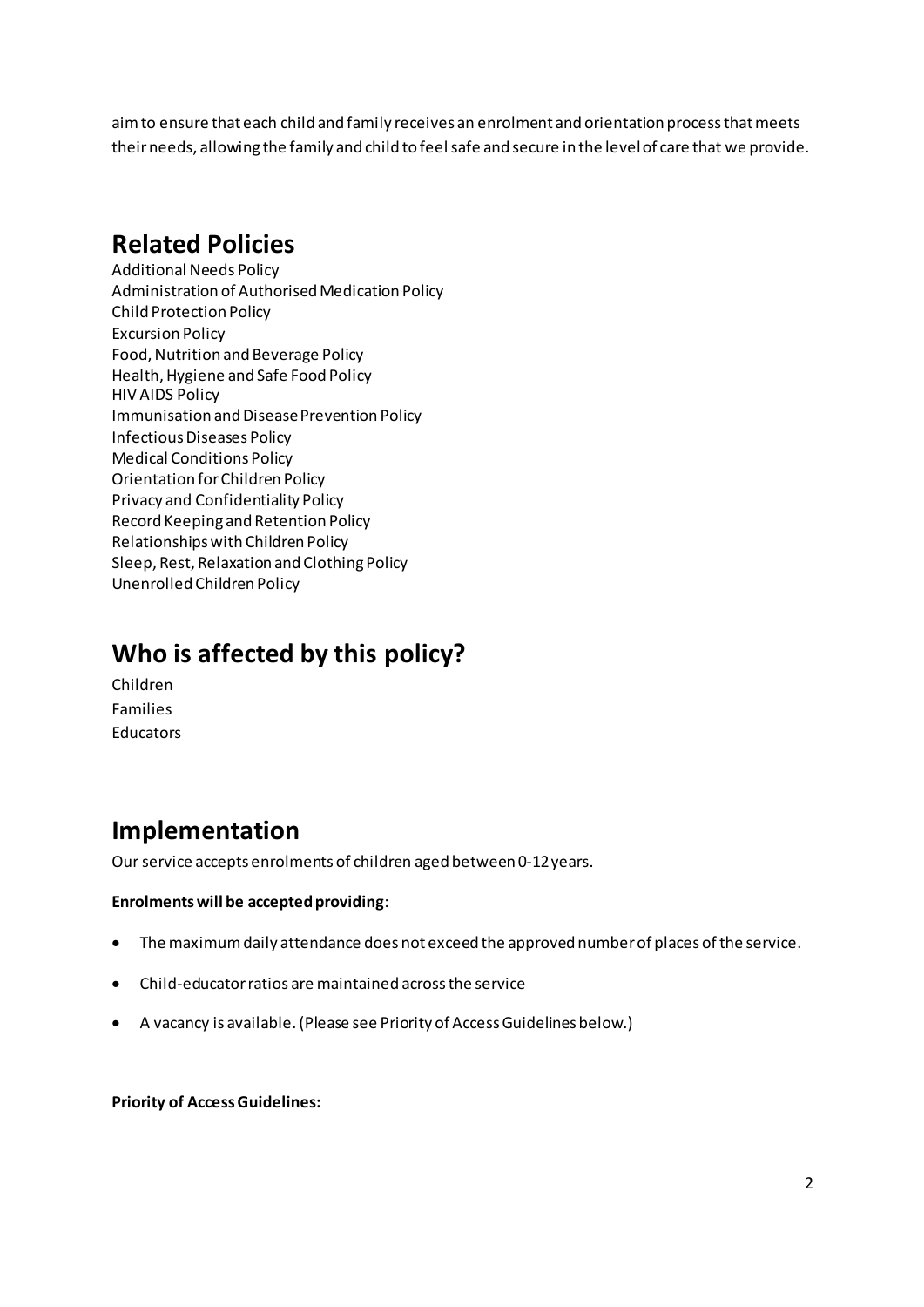Children who are enrolled at the service or whose families are seeking a place at the service will be given Priority of Access in accordance with the guidelines that have been established by the Federal Government.

Below are the Priority of Access levels which the Service must follow when filling vacancies.

- 1. A child at risk of serious abuse of neglect.
- 2. A child of a single parent/guardian who satisfies, or of parents/guardians who both satisfy t he work/training/study test under Section 14 of the Family Assistance Legislation Amendment (Child Care) Act 2010.
- 3. Any other child.

Within these three categories priority is also given to the following children:

- Children in Aboriginal and Torres Strait Islander families.
- Children in families which include a disabled person.
- Children in families on low income.
- Children in families from culturally and linguistically diverse backgrounds.
- Children in socially isolated families.
- Children of single parents/guardian.

Upon enrolment families will be notified of their priority and advised that if the service has no vacancies and their child's position is a priority 3 under the Priority of Access Guidelines, it may be required that their child leave or reduce their days in order to make a place for a higher priority child.

#### **Enrolment:**

When a family has indicated their interest in enrolling their child in our service, the following will occur:

- A tour of our service. During this tour, the educator conducting the tour will give the family information about the service including, but not limited to, programming methods, meals, incursions, excursions, inclusion, fees, policies, procedures, our status as a Sun Smart service, regulations for our state and the licensing and assessment process, signing in and out procedure, the National Quality Framework, room routines, educator qualifications, introduction of educator in the room the child will be starting in and educator and parent communication. Families are also invited to ask any questions they may have.
- Families are given a copy of the Parent Handbook to read and are invited to ask questions.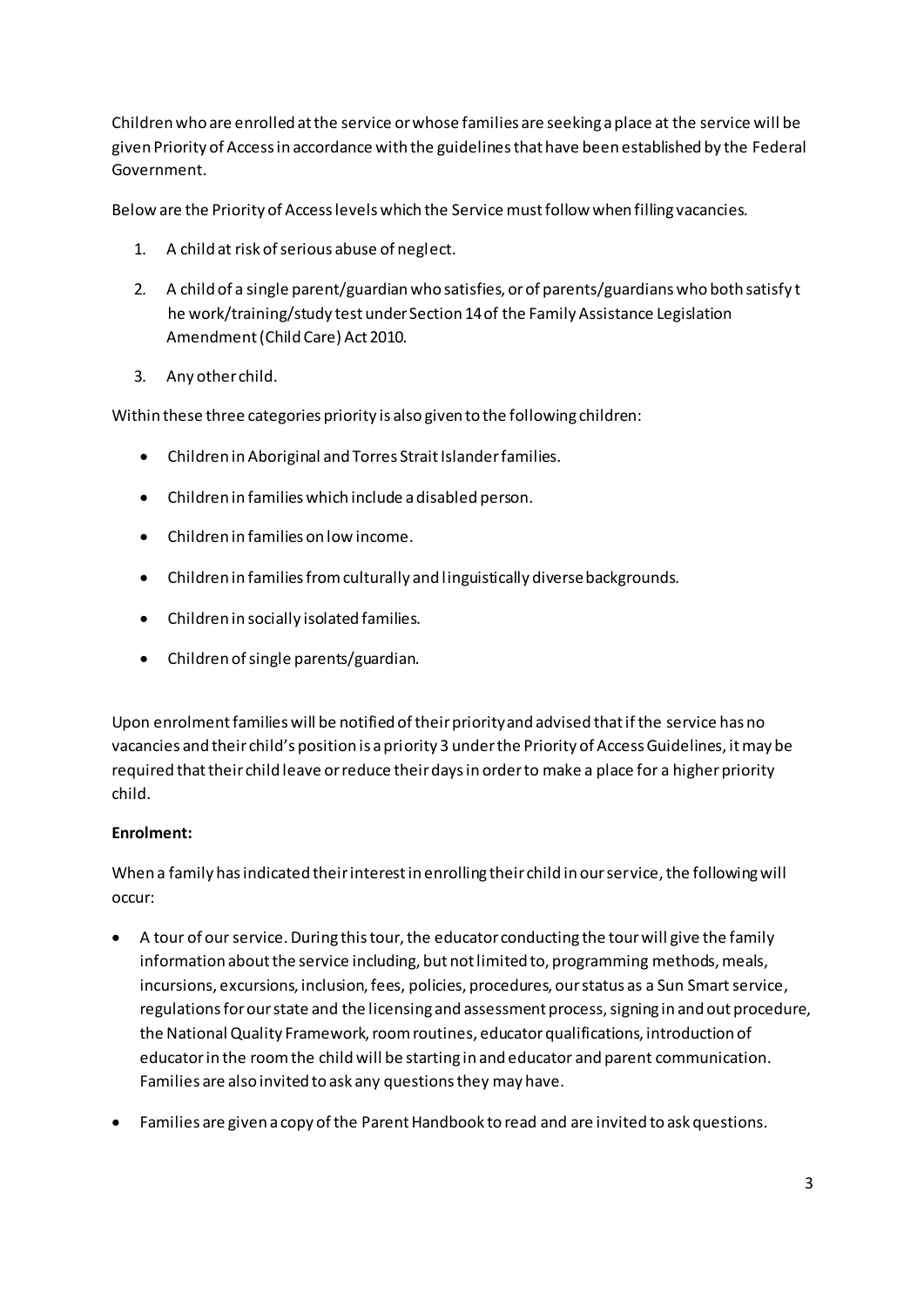- Discussions are held between office staff and families regarding availability of days, a start date and tailoring an orientation process to suit the needs of the family and child. Families are informed of the Priority of Access Policy, and have their position assessed as to how they place within this system. Any matters that are sensitive of nature, such as discussing a child's medical needs, Court Orders, parenting plans or parenting orders, will be discussed privately with the Nominated Supervisor at this time. We request that parents begin to fill out enrolment forms at that time, and discuss their child with us so we can accommodate their needs in the service from the first day they start with us. Should a child use English as a second language, or speak another language at home, we request that families provide us with some key words in the languages the child speaks at this time so that educators can learn the words.
- Families also need to contact the Department of Human Services to have their eligibility for Child Care Benefit assessed and registered. Until CCB details are available, families will need to pay full fees. No CCB discount will apply.
- As per our Orientation for Children Policy, families will be invited to bring their child into the service at a time that suits them so the child and family can familiarise themselves with the environment.
- Before the child begins their first day with us, the service must have all required documentation for the child. The child will not be accepted into the service without this being completed.

#### On the child's first day:

- The child and their family are welcomed into their room for the first day.
- The Centre Manager will ensure all details are finalised and complete and sign the Enrolment Checklist.

#### Other information about our service's enrolment includes:

- We will try and accommodate families so that children from the same family can attend our service. This will be carried out in line with our obligations under the Priority of Access Policy.
- We encourage all families to consider immunising their children. Please see our Immunisation Policy for further information.
- In accordance with the National Law and Regulations, our educators will support each child to manage their own behaviour, respond appropriately to the behaviour of other children and communicate effectively to resolve conflicts. We will also work with each child's family to support any children with diagnosed behaviour and social difficulties. However, a child's enrolment at our service may be terminated if the nominated supervisor decides the child's behaviour threatens the safety, health or well being of any other child at the service.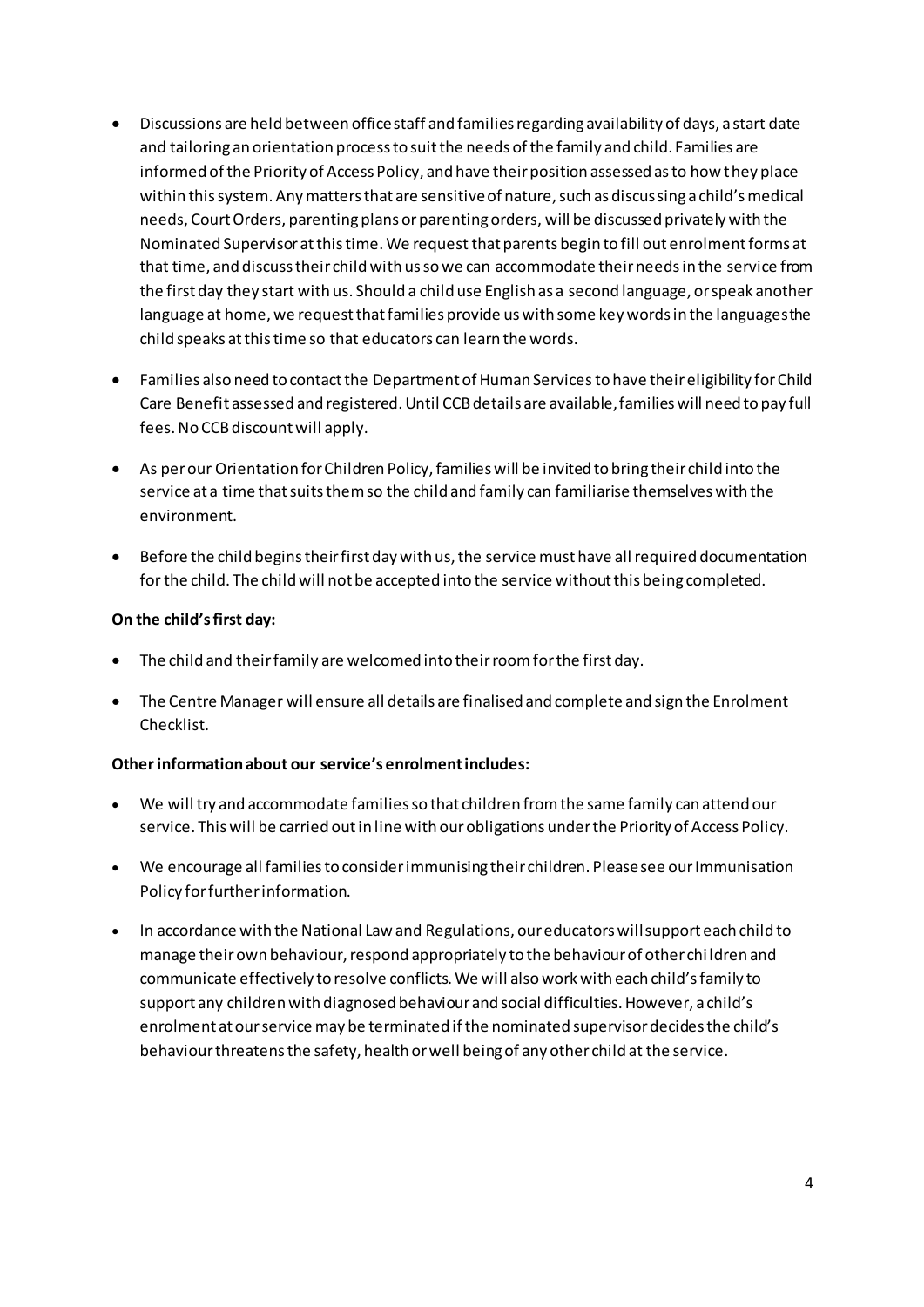#### **Information and Authorisations to be kept in the Enrolment Record**

Our Record Keeping and Retention Policy outlines the information and authorisations that we will include in all child enrolment records.

### **Sources**

**Children and Community Services Act 2004 Occupational Safety and Health Act 1984 Occupational Safety and Health Regulations 1996 Education and Care Services National Law and Regulations National Quality Standard A New Tax System (Family Assistance) Act 1999 Early Years Learning Framework** 

## **Review**

The policy will be reviewed annually by:

- Management
- Employees
- Families
- Interested Parties
- 

• **Last reviewed: February 2018 Date for next review: February 2019**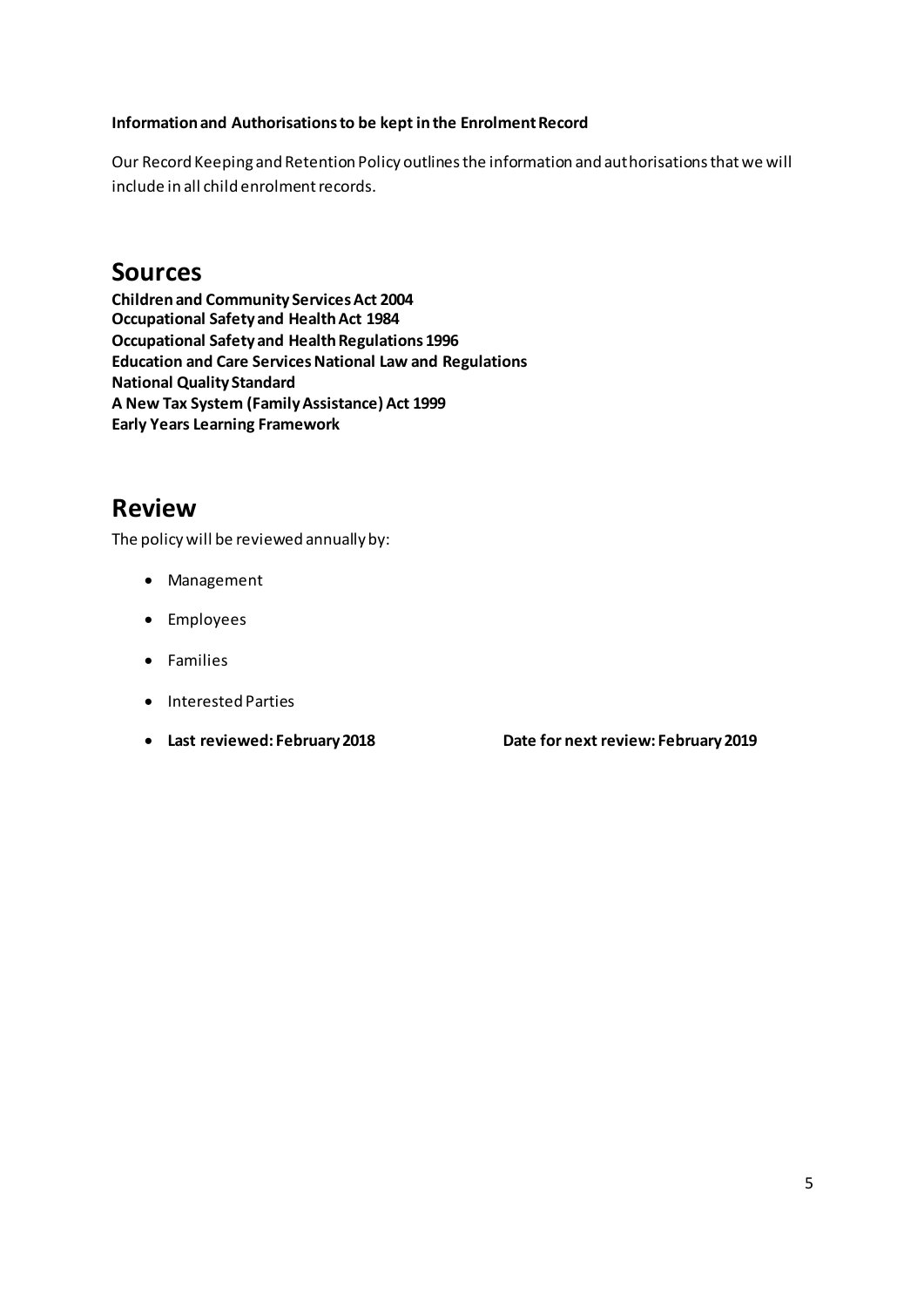| <b>Enrolment Checklist</b>                                                                |  |                 |  |
|-------------------------------------------------------------------------------------------|--|-----------------|--|
| There is an effective enrolment and orientation<br>Element 6.1.1<br>process for families. |  | <b>Director</b> |  |
| Nominated Supervisor's Name<br>Date:                                                      |  |                 |  |
| Nominated Supervisor's Signature:                                                         |  |                 |  |

|                                                                                         | yes | N/A |
|-----------------------------------------------------------------------------------------|-----|-----|
| All parts of the Enrolment Form completed and signed                                    |     |     |
| Parents 1, 2 and 3 DOB and CRN provided                                                 |     |     |
| Child's DOB and CRN provided                                                            |     |     |
| Child's Birth Certificate or equivalent sighted                                         |     |     |
| Court/parenting orders, parenting plans outlining powers, duties, responsibilities in   |     |     |
| relation to the child provided                                                          |     |     |
| Information about the child's family is obtained eg culture, religion, family structure |     |     |
| (eg siblings, grandparents)                                                             |     |     |
| Information about any special dietary requirements/restrictions or additional needs     |     |     |
| obtained                                                                                |     |     |
| Information about the child's interests and strengths obtained                          |     |     |
| Evidence of immunisation status provided.                                               |     |     |
| All authorisations and indemnities signed including authority for:                      |     |     |
| medical treatment from a medical practitioner, hospital or ambulance<br>$\bullet$       |     |     |
| service                                                                                 |     |     |
| ambulance transportation                                                                |     |     |
| incursions<br>$\bullet$                                                                 |     |     |
| regular excursions                                                                      |     |     |
| Authorised nominees                                                                     |     |     |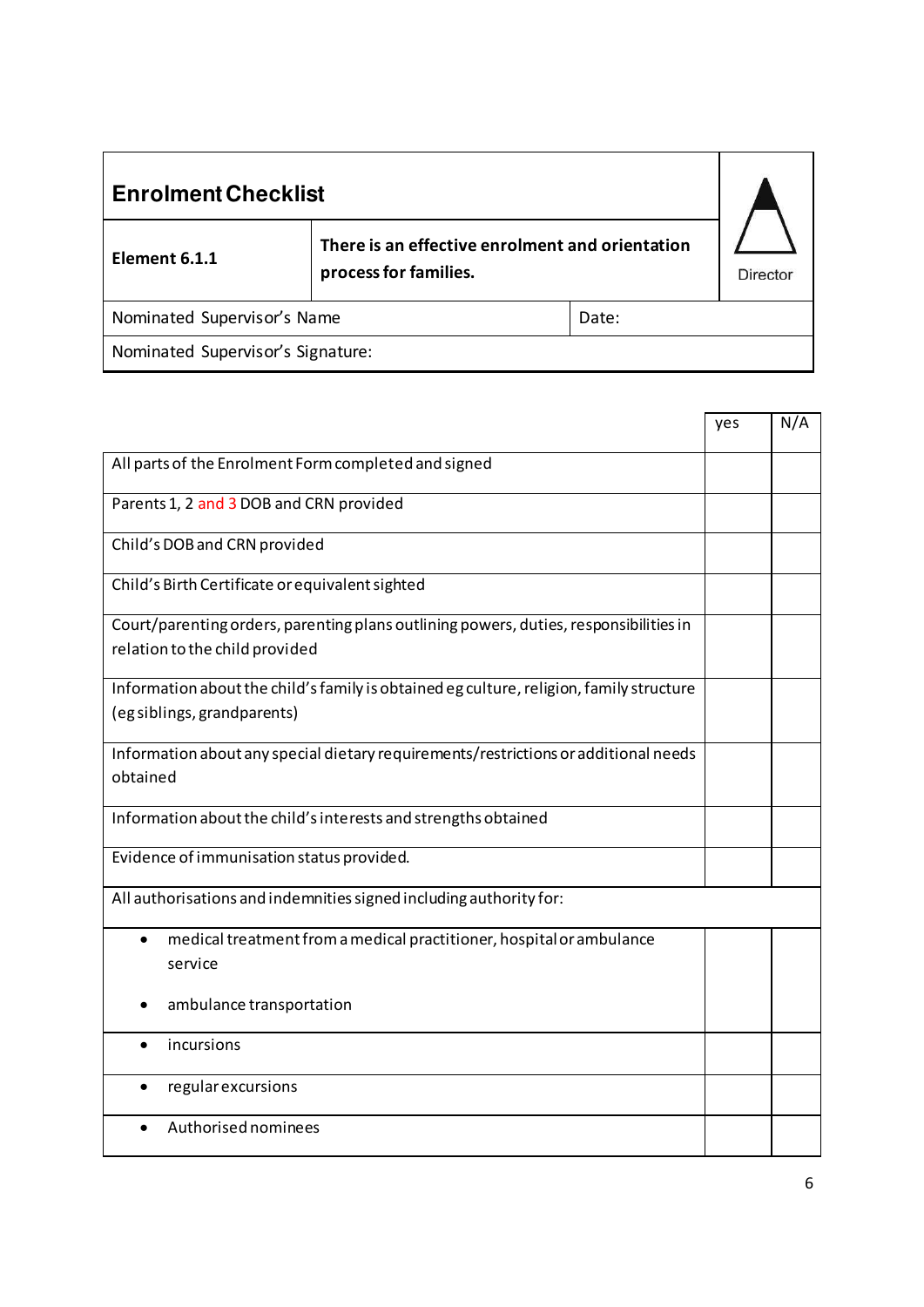| <b>Emergency contacts</b>                                                                                                                                        |  |  |
|------------------------------------------------------------------------------------------------------------------------------------------------------------------|--|--|
| Persons authorised to consent to medical treatment or administration of                                                                                          |  |  |
| medication (could be same as authorised nominees/emergency contacts)                                                                                             |  |  |
| Relevant health information is provided including:                                                                                                               |  |  |
| medical practitioner or medical service                                                                                                                          |  |  |
| Medicare number                                                                                                                                                  |  |  |
| dental practitioner or service<br>$\bullet$                                                                                                                      |  |  |
| healthcare needs, medical conditions, allergies, anaphylaxis or risk of<br>$\bullet$<br>anaphylaxis                                                              |  |  |
| Medical Management Plan and Medical Risk Minimisation Plan for<br>$\bullet$<br>specific health care need, medical condition, allergy or anaphylaxis              |  |  |
| Parent Information Pack discussed                                                                                                                                |  |  |
| Families provided with copies of, or access to, all policies and procedures, Code of<br>Conduct and Statement of Philosophy                                      |  |  |
| Medical Conditions Policy provided to all parents where child has a specific health<br>care need, medical condition, allergy or other relevant medical condition |  |  |
| Relevant policies and procedures discussed/explained including:                                                                                                  |  |  |
| Medical conditions policy                                                                                                                                        |  |  |
| Child cannot attend without medication                                                                                                                           |  |  |
| Administration of Mediation Policy                                                                                                                               |  |  |
| Medication must be in original container                                                                                                                         |  |  |
| Over the counter medications not administered unless prescribed by doctor                                                                                        |  |  |
| Administration of medication must be authorised in writing unless<br>emergency                                                                                   |  |  |
| Procedures during medical emergency, including asthma and anaphylaxis                                                                                            |  |  |
| Delivery and Collection of Children Policy<br>$\bullet$                                                                                                          |  |  |
| Sign in/out procedure explained                                                                                                                                  |  |  |
| Procedure if parent running late to collect child                                                                                                                |  |  |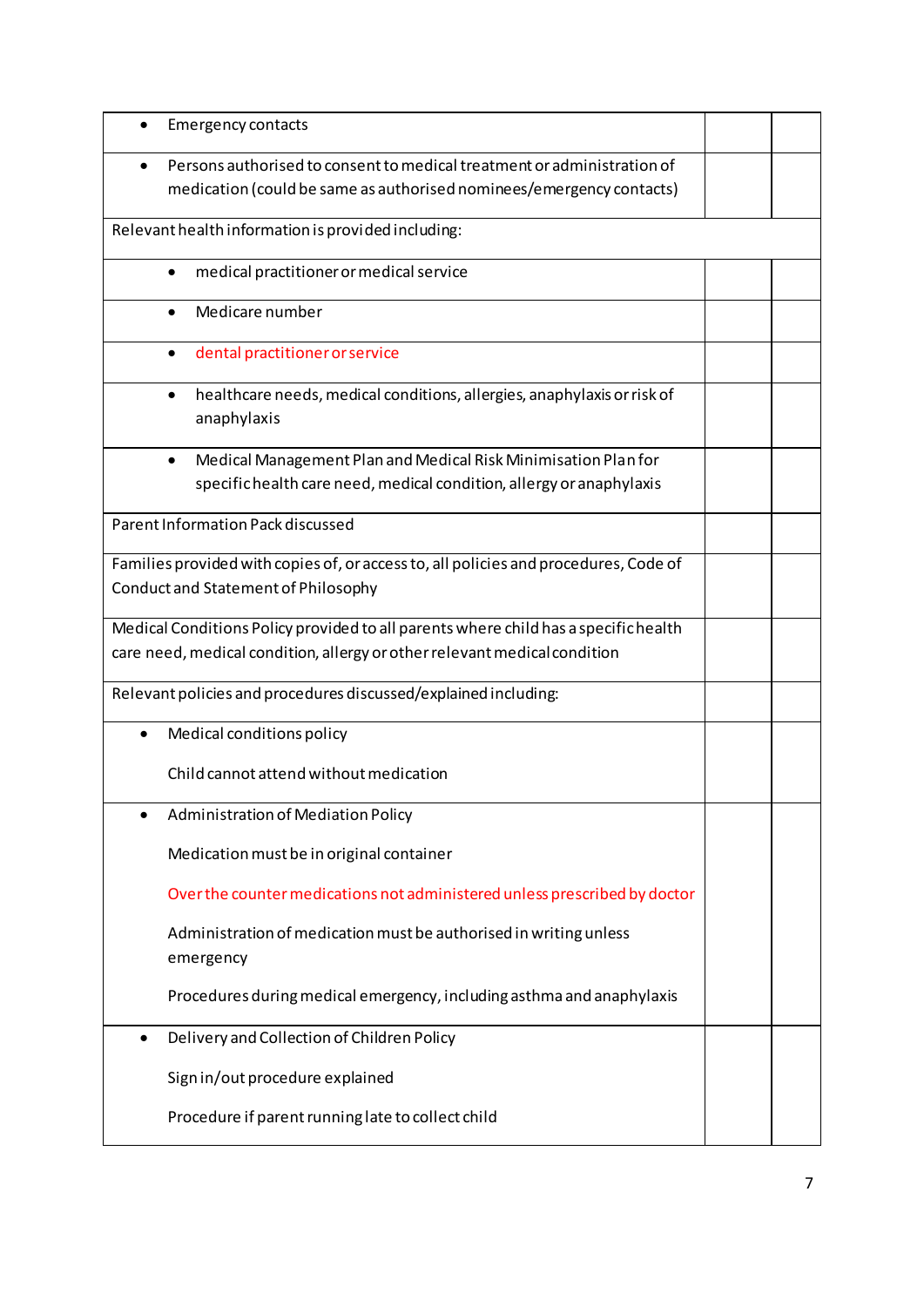|           | <b>Grievance Policy</b>                                                                                                                           |  |
|-----------|---------------------------------------------------------------------------------------------------------------------------------------------------|--|
|           | Location of complaint forms                                                                                                                       |  |
| $\bullet$ | Fee Policy                                                                                                                                        |  |
|           | Fees should be paid on time. Fees in arrears attract extra charges                                                                                |  |
|           | Photography Policy (authorisation signed)                                                                                                         |  |
| ٠         | Infectious Disease Policy                                                                                                                         |  |
|           | Any child who is unwell must not attend the Service.                                                                                              |  |
|           | Children who become unwell at the Service need to be collected.                                                                                   |  |
|           | If service suspects child has infectious disease, child may be excluded until<br>child has a medical certificate stating they are not contagious. |  |
| $\bullet$ | Immunisation and Disease prevention Policy                                                                                                        |  |
|           | Any child that is not fully immunised may be excluded if there is a vaccine<br>preventable disease at the service                                 |  |
| $\bullet$ | Sleep, Rest, Relaxation and Clothing Policy                                                                                                       |  |
|           | Service implements safe sleeping practices as recommended by SidsandKids                                                                          |  |
|           | Sleep and rest practices                                                                                                                          |  |
|           | Children should wear comfortable clothing that can get dirty                                                                                      |  |
|           | All items should be labelled with child's name                                                                                                    |  |
|           | Behaviour Guidance (Relationships with Children Policy)                                                                                           |  |
|           | Parents will:                                                                                                                                     |  |
|           | work in partnership with educators to minimise risk where the child's<br>behaviour is a danger to children and educators                          |  |
|           | consent in writing where educators believe liaising with relevant<br>professionals will support the learning and development of their child       |  |
|           | Health, Hygiene and Safe Food Policy                                                                                                              |  |
|           | Service has a 'healthy' eating policy                                                                                                             |  |
|           | Service does not allow eg nuts into the service                                                                                                   |  |
| $\bullet$ | Tobacco, Drug and Alcohol Policy                                                                                                                  |  |